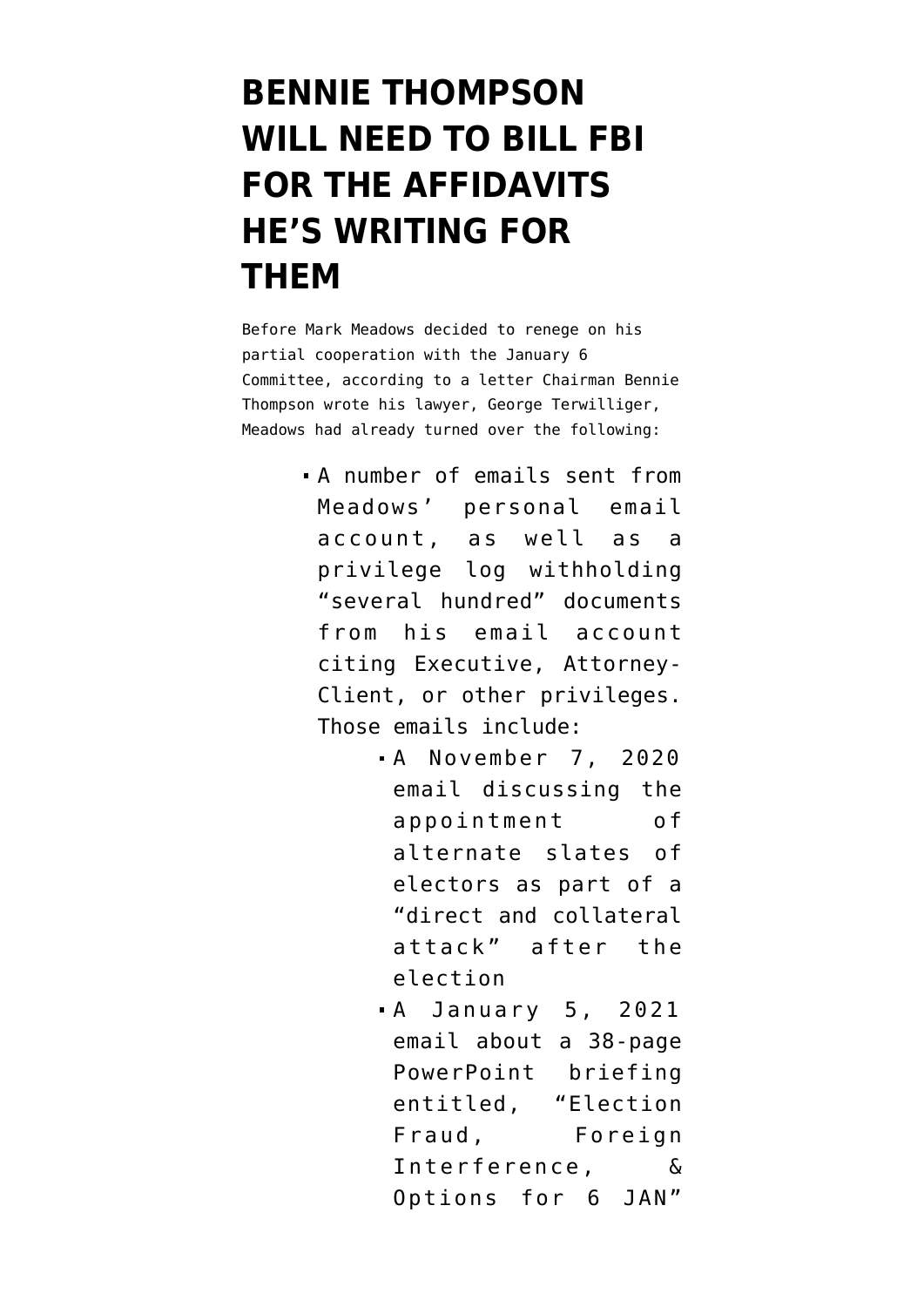that was to be shared "on the hill"

- A January 5, 2021 email about having the National Guard on standby
- Some text messages Meadows retained before he got rid of his personal phone while a criminal investigation was pending, as well as a privilege log invoking Executive, Attorney-Client, and other privileges withholding over 1,000 texts. The texts turned over include:
	- A November 6, 2020 text with a Member of Congress about appointing alternate electors as part of a plan that the Member acknowledged would be "highly controversial" about which, Meadows said, "I love it"
	- A January 2021 text message with an organizer of the January 6 rally at the Ellipse
	- Text messages about the need for the former President to issue a public statement that could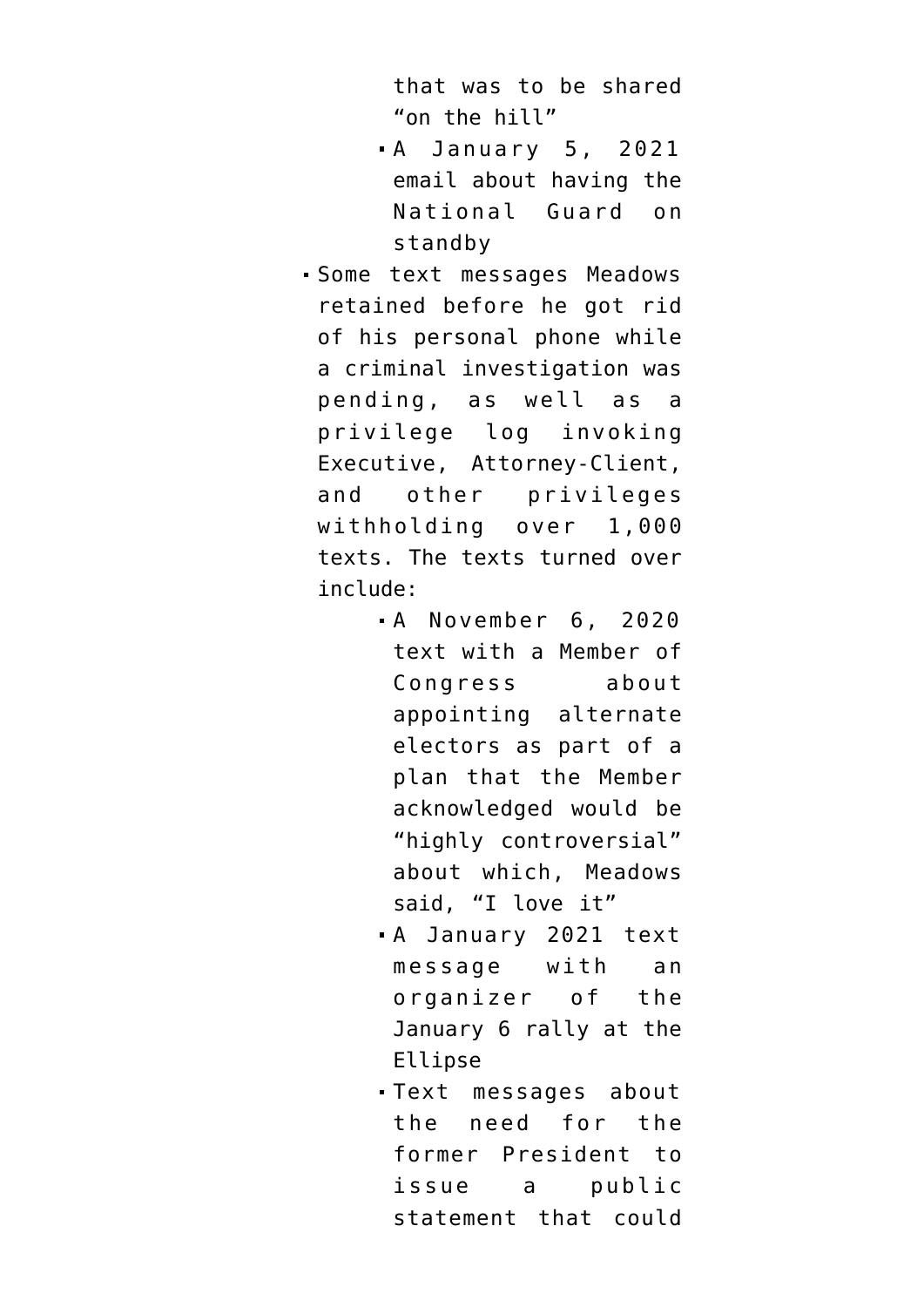## have stopped the January 6th attack on the Capitol

According to Thompson, having turned over some fairly damning stuff, Meadows reneged on cooperating for two reasons: First, because the Committee intended to force him to invoke individualized privilege claims in response to questions. And perhaps even moreso, because the Committee filed a subpoena with Meadows' cell phone carrier for "call data records."

Indeed, a [lawsuit](https://s3.documentcloud.org/documents/21150690/12-8-21-meadows-v-pelosi-complaint.pdf) Meadows filed after negotiations broke down yesterday is particularly concerned about [the subpoena to](https://s3.documentcloud.org/documents/21150690/12-8-21-meadows-v-pelosi-complaint.pdf) [Verizon,](https://s3.documentcloud.org/documents/21150690/12-8-21-meadows-v-pelosi-complaint.pdf) which he describes this way:

> The Verizon subpoena, issued by the Select Committee on November 22, 2021, instructs Verizon to produce subscriber information and cell phone data associated with Mr. Meadows's personal cell phone number. The subscriber information requested includes subscriber names and contact information, authorized users, time of service provided, account changes, associated IP addresses, and other metadata. The cell phone data requested could include all calls, text messages, and other records of communications associated with that phone number. This data can be used for historic cell site analysis. The Verizon subpoena requested all Mr. Meadows' personal cell phone data for four months: from October 1, 2020 and January 31, 2021.

Meadows says that, given his provision of texts and a privilege log, the only thing that Verizon subpoena would show is his IP logins.

> The Verizon subpoena seeks Mr. Meadows' cell phone metadata, despite the fact that he has already provided the Select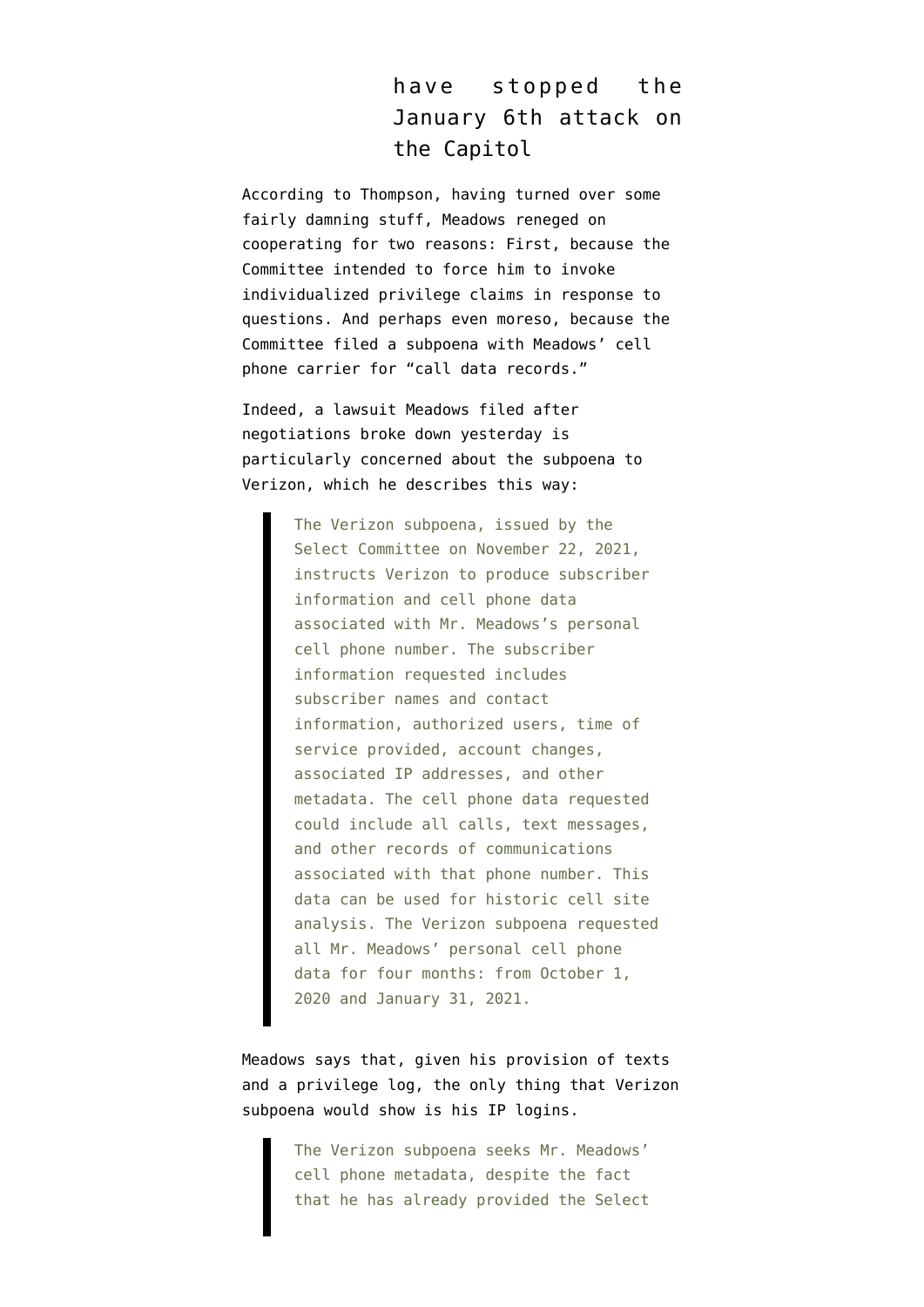Committee with his responsive text messages, emails, and the metadata attached thereto.

The only additional information that could be gleaned by the Verizon subpoena is either privileged or concerns Mr. Meadows' internet protocol and dataconnection detail records.

It's only true that the Verizon subpoena would show nothing other than what Meadows provided if Meadows included all his communications, either handed over or in the privilege log. But if he deliberately left stuff out, the subpoena would make that clear.

Meadows goes on at length in his lawsuit about how subpoenas from the January 6 Committee are invalid and how their refusal to accept a former President's invocation of Executive Privilege for things his Chief of Staff wrote about in a book and on his personal cell phone.

So, as a result of that, Chairman Thompson and Vice Chair Liz Cheney have [announced](https://january6th.house.gov/news/press-releases/thompson-cheney-statement-mark-meadows-2), they're still going to go ahead and refer Meadows to DOJ for criminal contempt.

I'm going to hazard a guess and say that DOJ will not charge Meadows for contempt. But it's not for [the reason you think](https://www.emptywheel.net/2021/12/03/ten-things-tv-lawyers-can-do-rather-than-whinging-about-merrick-garland/).

It's because, first of all, DOJ has just gotten a record of enough suspicious behavior that they will use it (if they haven't already) to get the very same call records Meadows is desperate to withhold from Congress. DOJ only needs to show relevance to their investigation to obtain those records, and Verizon will and has been, for other subjects of the January 6 investigation, gag the request to protect the ongoing investigation.

And by the time the Committee and Congress approve of a full report supporting contempt — [Steve Bannon's report was 26 pages](https://s3.documentcloud.org/documents/21088101/bannon-contempt-report.pdf) — DOJ would have analyzed those call records to see which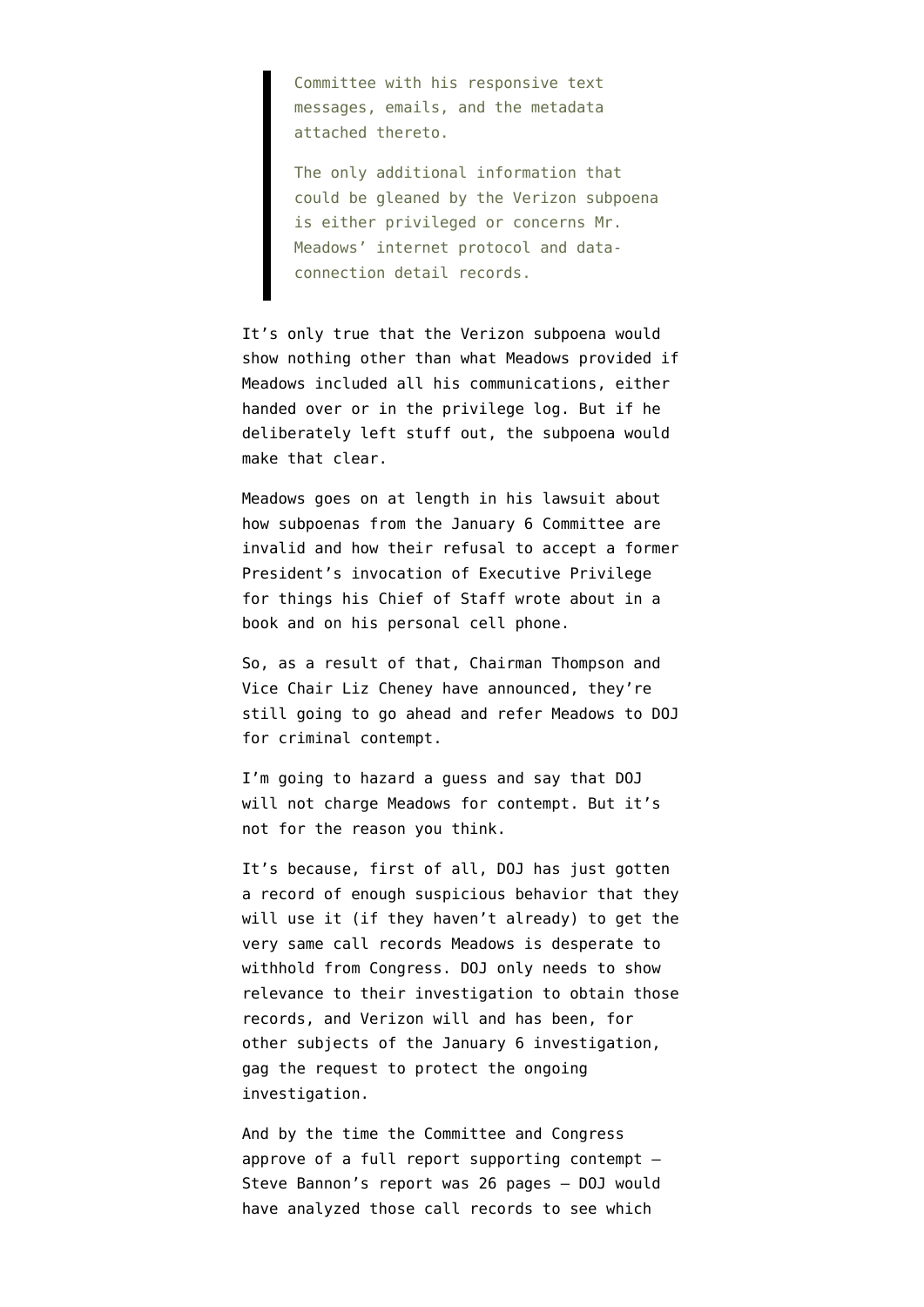other January 6 suspects Meadows was in contact with, undoubtedly one of the things he was attempting to hide with his partial compliance and the replacement of his phone during a criminal investigation. And that would provide some evidence to support probable cause warrants for the content Thompson has just explained is available at Verizon and Google. The materials Meadows did turn over — particularly any gaps not covered by Meadows' privilege logs — would provide further basis to support probable cause warrants. The apparent fact that Meadows was conducting official business on his phone and his Gmail account — but his emails!!! — would be further basis for probable cause. The likelihood, raised by Thompson, that Meadows failed to turn over records to the National Archives that he is now claiming to be covered by Executive Privilege, in violation of the Presidential Records Act, would be further basis for probable cause. And the circumstances of Meadows' book publication — including any failures to undergo a full prepublication review, something that Trump attempted to prosecute John Bolton for — would be more.

Meadows' actions thus far have provided a good deal of evidence that DOJ could use to obtain probable cause warrants for his phone and Gmail content, as well as (if they were prepared to do an overt search) the backed up material they know he retained from his old phone. They would have a privilege log for a filter team (though DOJ would be better served by asking a Special Master to check those privilege claims, because they're probably bogus). And since Biden has already waived privilege over anything covered by the Committee request, DOJ would not have to worry about getting a separate Executive Privilege waiver for any content they obtained.

Thompson and Cheney may well refer Meadows for contempt. But by the time that happens, what Thompson has already made public will give DOJ plenty to kickstart an investigation into why Meadows is so obviously covering up some of his actions relating to January 6.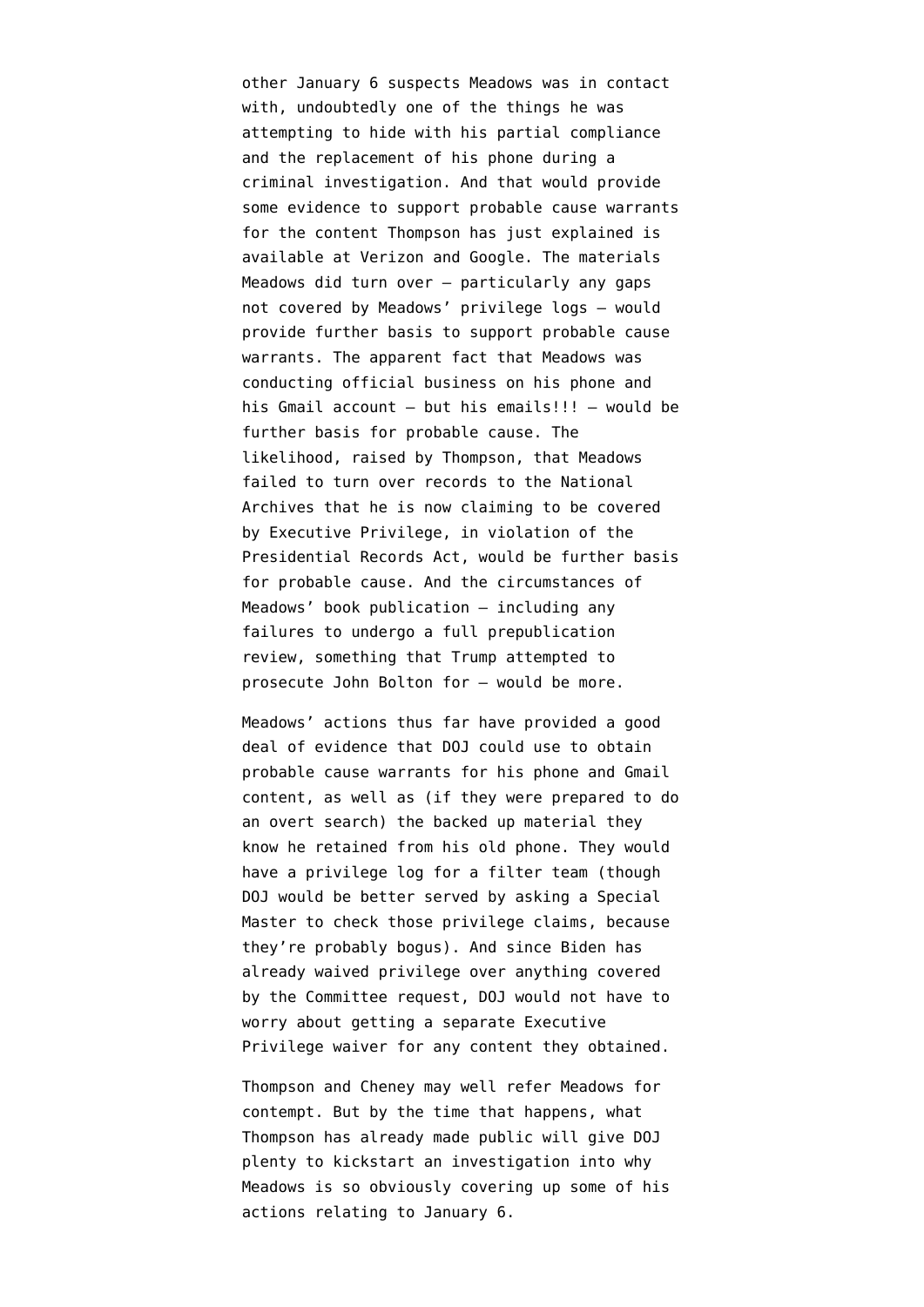Rinse, repeat. The obstruction of John Eastman and Jeffrey Clark will likewise go some way to giving DOJ what they need to advance their investigation (though with Clark, DOJ may already have that from the DOJ IG Report). Similarly, once Ali Alexander finishes telling lies that DOJ has already debunked, it will provide DOJ ample cause (on top of what might be probable cause of wire fraud) to advance the investigation into him.

The collective wail from Meadows and Eastman that Congress *might* get their call records only makes it more likely that DOJ will get those very same call records, for which they need show only relevance. And Bennie Thompson's transparency about that certainly makes FBI's job easier.

Because it's interesting, I'm going to include the list of things (per the lawsuit) that the January 6 Committee asserts could in no way be privileged.

> 1. Messaging to or from the White House, Trump reelection campaign, party officials, and others about purported fraud, irregularities, or malfeasance in the November 2020 election. This includes, but is not limited to, Mr. Trump's and others frequent use of the "Stop the Steal" slogan, even after lawsuits, investigations, public reporting, discussions with agency heads, and internally created documents revealed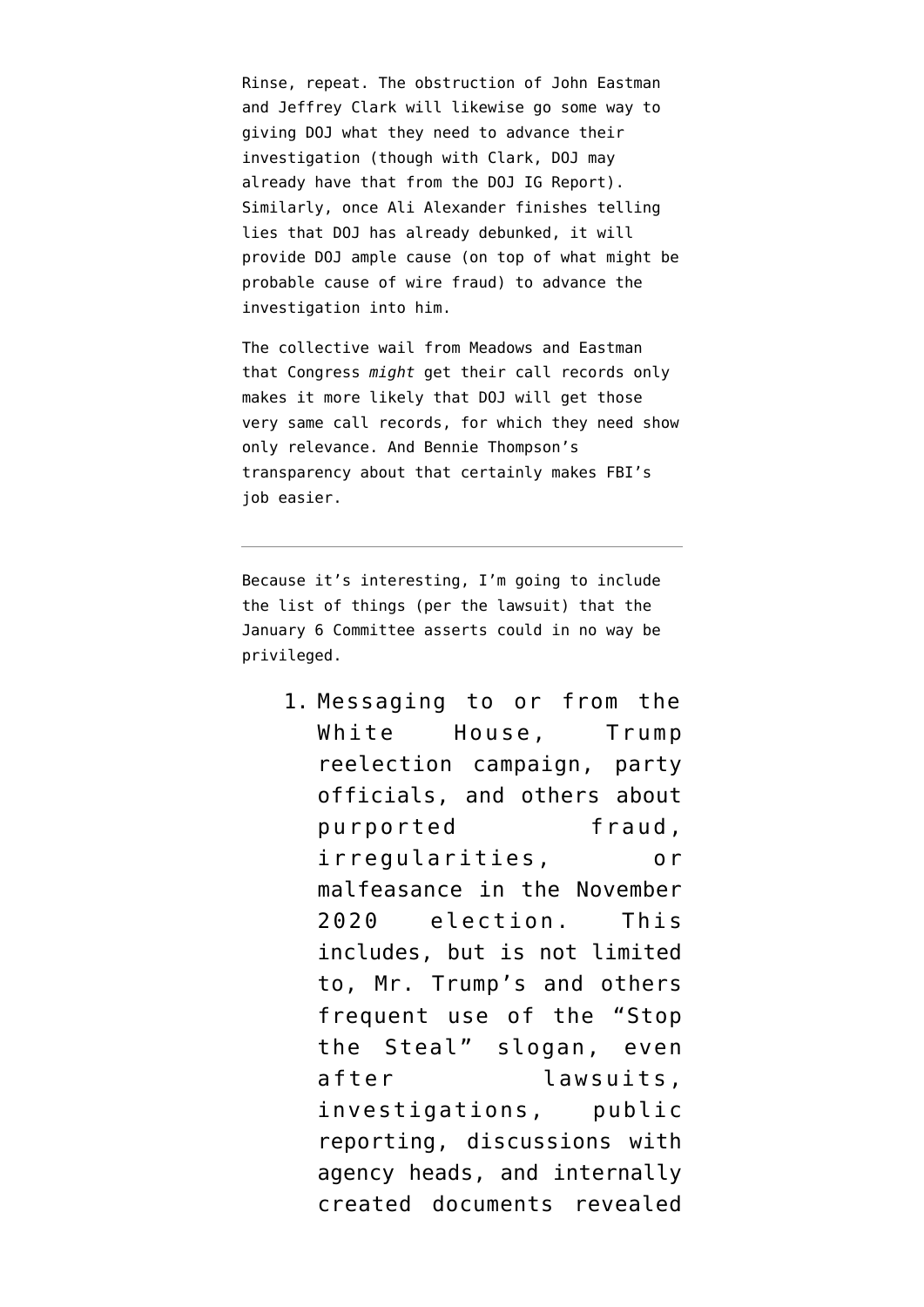that there had not been widespread election fraud

- 2. White House officials' understanding of purported election-related fraud, irregularities, or malfeasance in the November 2020 election.
- 3. Efforts to pressure federal agencies, including the Department of Justice, to take actions to challenge the results of the presidential election, advance allegations of voter fraud, interfere with Congress's count of the Electoral College vote, or otherwise overturn President Biden's certified victory. This includes, but is not limited to, Mr. Trump's and others' efforts to use the Department of Justice to investigate alleged election-related conduct, file lawsuits, propose that state legislatures take election-related actions, or replace senior leadership. It also includes similar efforts at other agencies such as the Department of Homeland Security, the Department of Defense, and, among others, the Cybersecurity and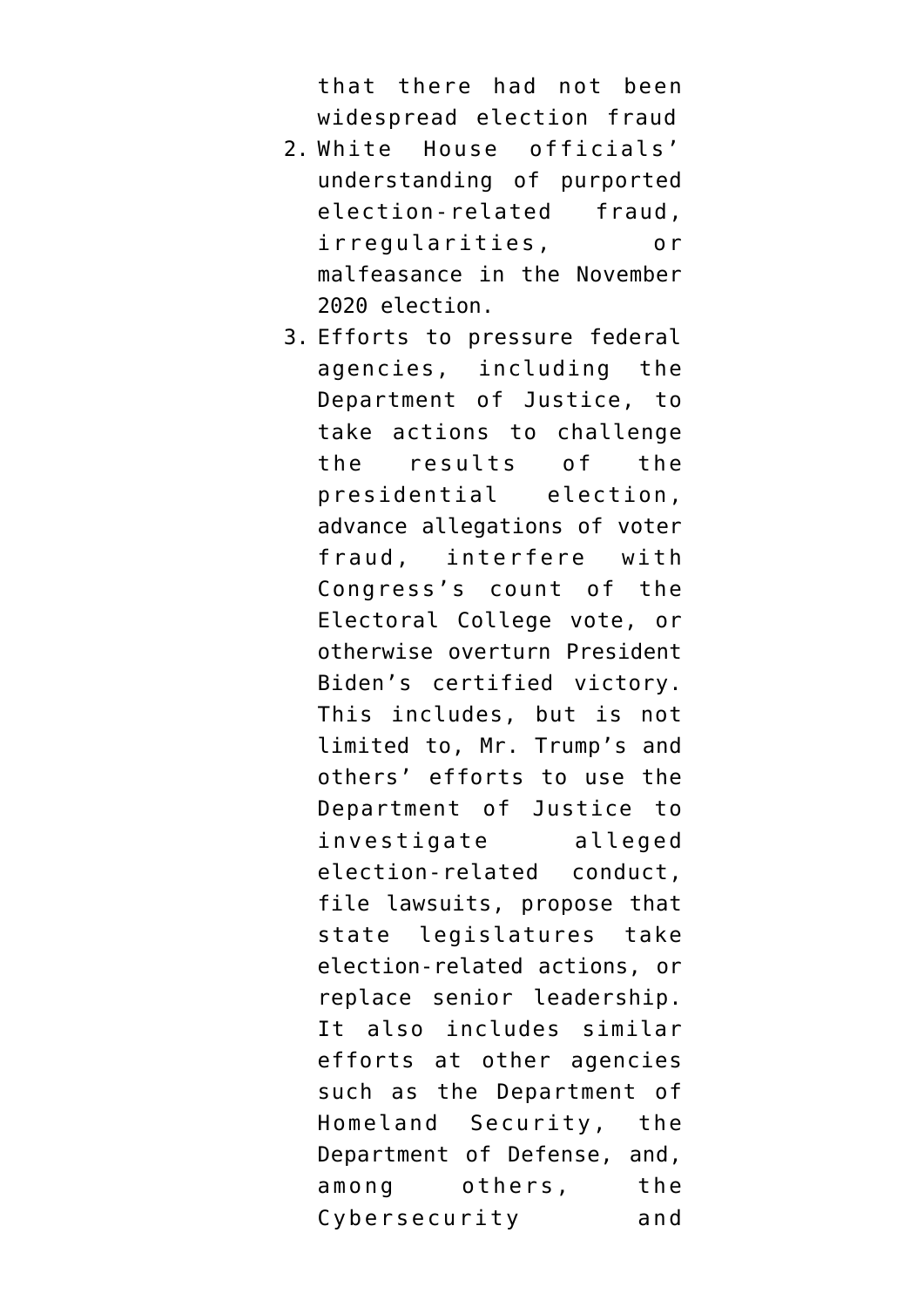Infrastructure Security Agency.

- 4. Efforts to pressure state and local officials and entities, including state attorneys general, state legislators, and state legislatures, to take actions to challenge the results of the presidential election, advance unsubstantiated allegations of voter fraud, interfere with Congress's count of the Electoral College vote, decertify state election results, appoint alternate slates of electors, or otherwise overturn President Biden's certified victory. This includes, but is not limited to, an Oval Office meeting with legislators from Michigan, as well as a January 2, 2021 call with, among others, state officials, members of Congress, Mr. Trump, and Mr. Meadows.
- 5. Theories and strategies regarding Congress and the Vice President's (as President of the Senate) roles and responsibilities when counting the Electoral College vote. This includes, but is not limited to, the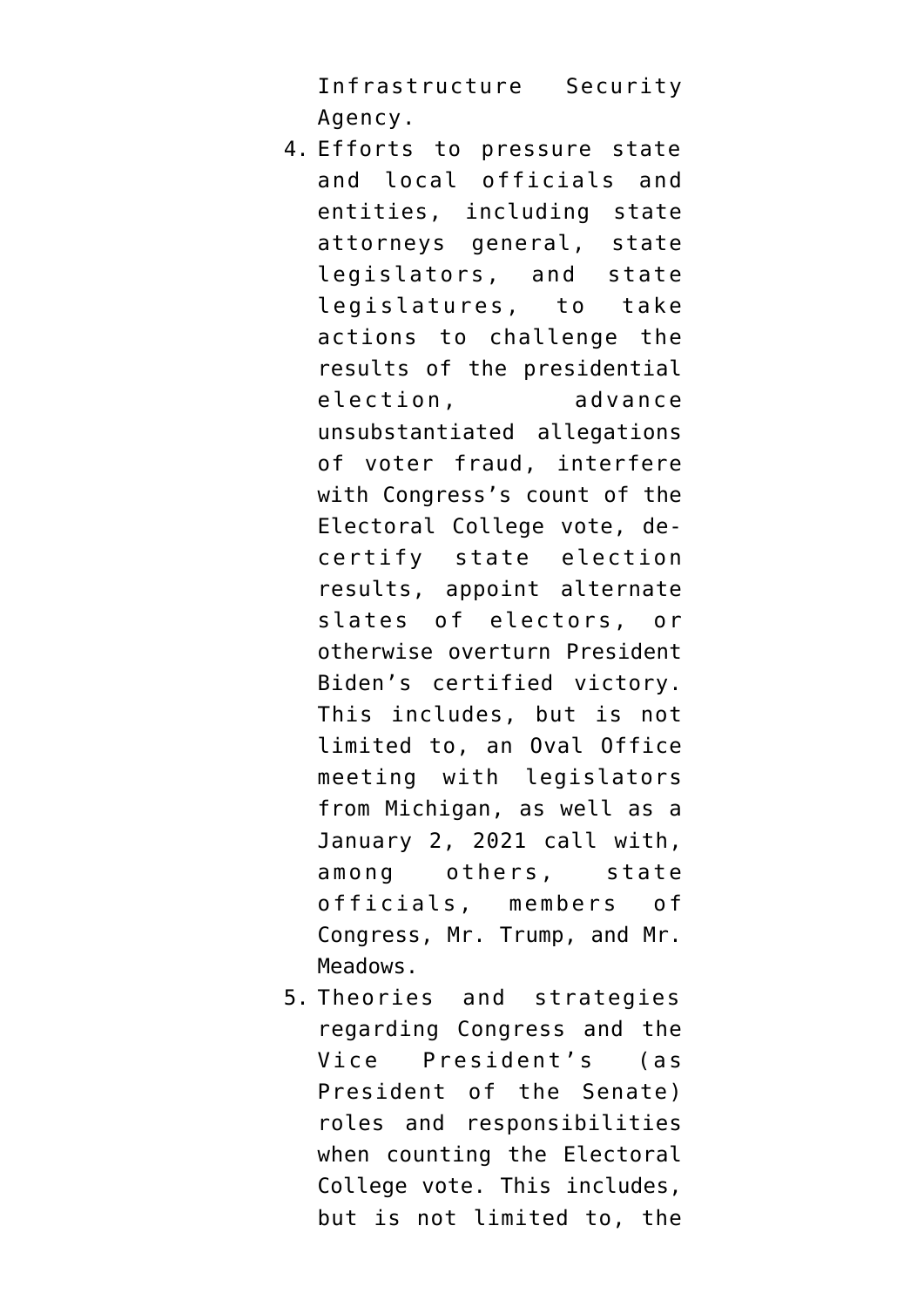theories and/or understandings of John Eastman, Mark Martin, former Vice President Pence, and others.

- 6. Efforts to pressure former Vice President Pence, members of his staff, and members of Congress to delay or prevent certification of the Electoral College vote. This includes, but is not limited to, meetings between, or including, the former Vice President, Mr. Trump, aides, John Eastman, members of Congress, and others.
- 7. Campaign-related activities, including efforts to count, not count, or audit votes, as well as discussions about election-related matters with state and local officials. This includes, but is not limited to, Mr. Meadows' travel to Georgia to observe vote counting, as well as his or Mr. Trump's communications with officials and employees in the Georgia Secretary of State's Office. This also includes similar activities related to state and local officials in Michigan, Wisconsin, Nevada, Arizona,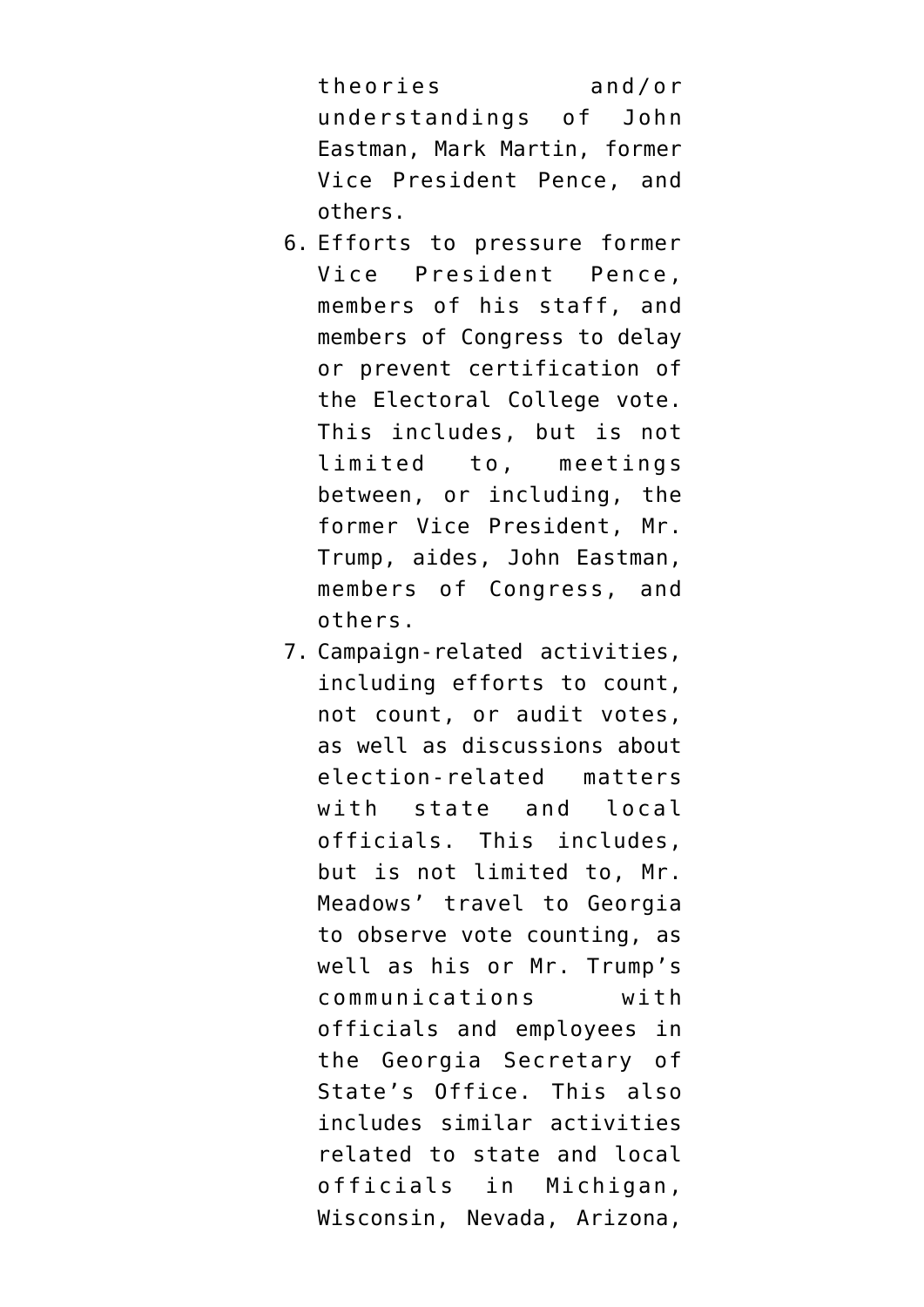and Pennsylvania.

- 8. Meetings or other communications involving people who did not work for the United States government. This includes, but is not limited to, an Oval Office meeting on December 18, at which Mr. Trump, Michael Flynn, Patrick Byrne, and others discussed campaign-related steps that Mr. Trump purportedly could take to change the outcome of the November 2020 election and remain in office for a second term, such as seizing voting machines, litigating, and appointing a special counsel. It also includes communications with organizers of the January 6 rally like Amy Kremer of Women for America First.
- 9. Communications and meetings with members of Congress about the November 2020 election, purported election fraud, actual or proposed election-related litigation, and election-related rallies and/or protests. This includes, but is not limited to, a December 21, 2021 meeting involving Mr. Trump, members of his legal team,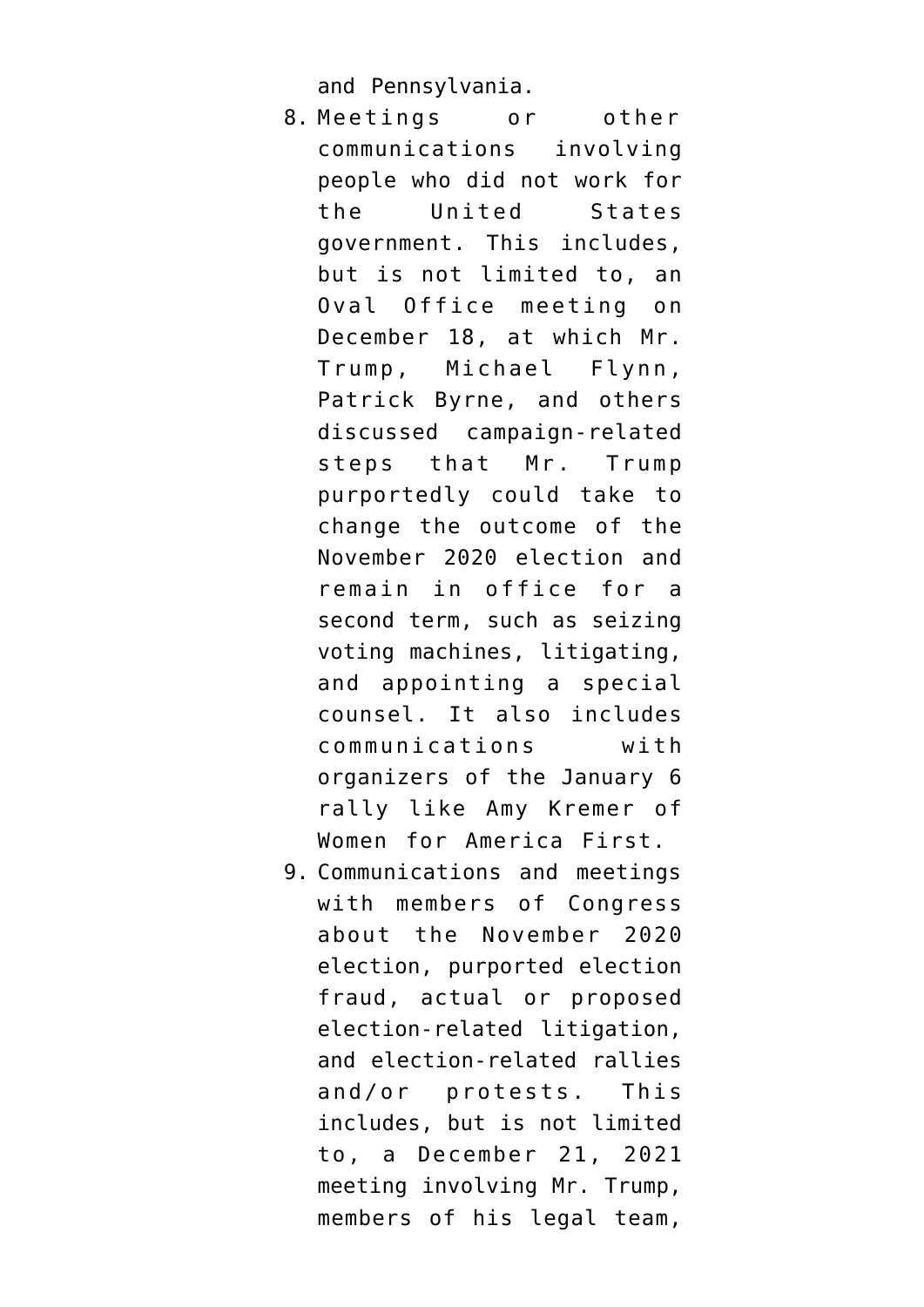and members of the House and Senate, during which attendees discussed objecting to the November 2020 election's certified electoral college votes as part of an apparent fight "against mounting evidence of voter fraud."

- 10. Efforts by federal officials, including White House staff, Mr. Trump, the Trump reelection campaign, and members of Congress to plan or organize rallies and/or protests in Washington, D.C. related to the election, including, but not limited to, the January 6 rally on the Ellipse.
- 11. Advance knowledge of, and any preparations for, the possibility of violence during election-related rallies and/or protests in Washington, D.C.
- 12. Events in the days leading up to, and including, January 6. This includes, but is not limited to, campaign-related planning and activities at the Willard Hotel, planning and preparation for Mr. Trump's speech at the Ellipse, Mr. Trump and other White House officials' actions during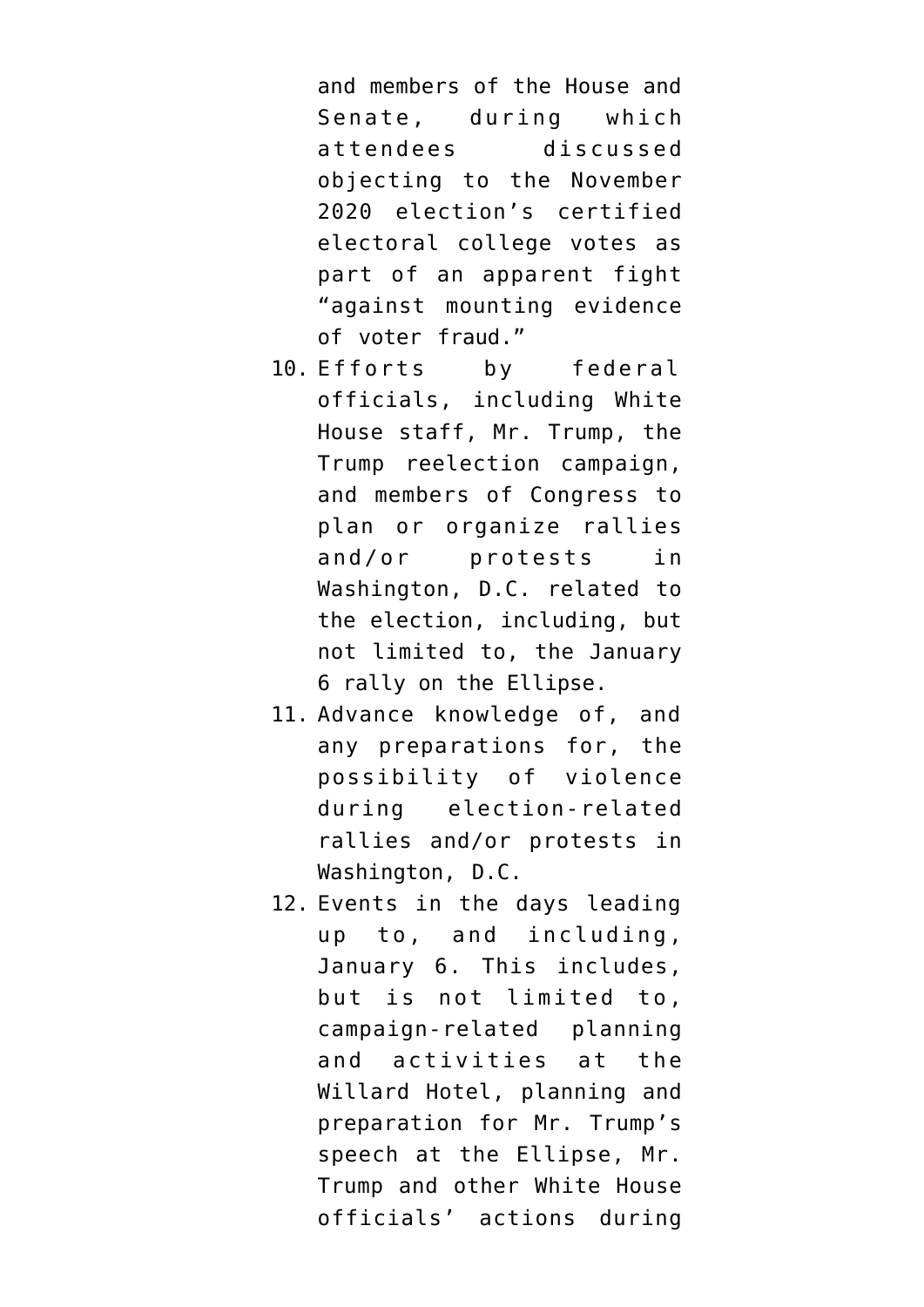and after the attack on the U.S. Capitol, and contact with members of Congress, law enforcement, the Department of Defense, and other federal agencies to address or respond to the attack.

- 13. The possibility of invoking martial law, the Insurrection Act, or the 25th Amendment based on election-related issues or the events in the days leading up to, and including, January 6.
- 14. The preservation or destruction of any information relating to the facts, circumstances, and causes relating to the attack of January 6th, including any such information that may have been stored, generated, or destroyed on personal electronic devices.
- 15. Documents and information, including the location of such documents and information, that are responsive to the Select Committee's subpoena. This includes, but is not limited to, information stored on electronic devices that Mr. Meadows uses and has used.